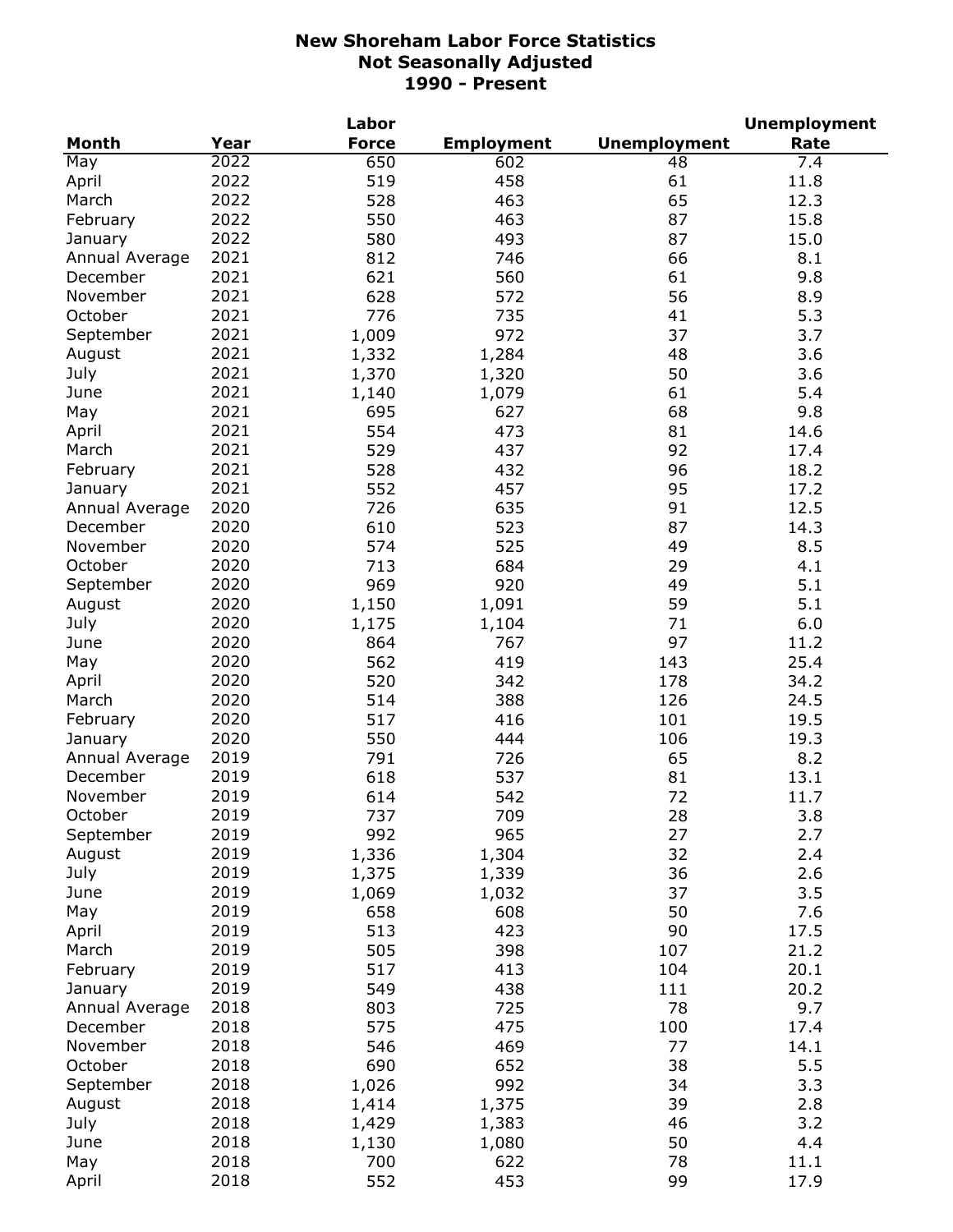|                |      | Labor        |                   |                     | <b>Unemployment</b> |
|----------------|------|--------------|-------------------|---------------------|---------------------|
| <b>Month</b>   | Year | <b>Force</b> | <b>Employment</b> | <b>Unemployment</b> | Rate                |
| March          | 2018 | 506          | 384               | 122                 | 24.1                |
| February       | 2018 | 525          | 400               | 125                 | 23.8                |
| January        | 2018 | 531          | 409               | 122                 | 23.0                |
| Annual Average | 2017 | 811          | 724               | 87                  | 10.7                |
| December       | 2017 | 613          | 499               | 114                 | 18.6                |
| November       | 2017 | 603          | 508               | 95                  | 15.8                |
| October        | 2017 | 749          | 706               | 43                  | 5.7                 |
| September      | 2017 | 1,008        | 963               | 45                  | 4.5                 |
| August         | 2017 | 1,391        | 1,337             | 54                  | 3.9                 |
| July           | 2017 | 1,424        | 1,367             | 57                  | 4.0                 |
| June           | 2017 | 1,145        | 1,090             | 55                  | 4.8                 |
|                | 2017 | 688          | 608               | 80                  |                     |
| May            | 2017 | 533          | 423               |                     | 11.6                |
| April          |      |              |                   | 110                 | 20.6                |
| March          | 2017 | 504          | 384               | 120                 | 23.8                |
| February       | 2017 | 528          | 400               | 128                 | 24.2                |
| January        | 2017 | 538          | 400               | 138                 | 25.7                |
| Annual Average | 2016 | 797          | 709               | 88                  | 11.0                |
| December       | 2016 | 605          | 493               | 112                 | 18.5                |
| November       | 2016 | 594          | 501               | 93                  | 15.7                |
| October        | 2016 | 712          | 661               | 51                  | 7.2                 |
| September      | 2016 | 980          | 936               | 44                  | 4.5                 |
| August         | 2016 | 1,348        | 1,299             | 49                  | 3.6                 |
| July           | 2016 | 1,377        | 1,322             | 55                  | 4.0                 |
| June           | 2016 | 1,079        | 1,018             | 61                  | 5.7                 |
| May            | 2016 | 683          | 598               | 85                  | 12.4                |
| April          | 2016 | 556          | 442               | 114                 | 20.5                |
| March          | 2016 | 528          | 396               | 132                 | 25.0                |
| February       | 2016 | 553          | 421               | 132                 | 23.9                |
| January        | 2016 | 551          | 419               | 132                 | 24.0                |
| Annual Average | 2015 | 817          | 716               | 101                 | 12.4                |
| December       | 2015 | 635          | 517               | 118                 | 18.6                |
| November       | 2015 | 641          | 536               | 105                 | 16.4                |
| October        | 2015 | 734          | 665               | 69                  | 9.4                 |
| September      | 2015 | 1,053        | 998               | 55                  | 5.2                 |
| August         | 2015 | 1,359        | 1,295             | 64                  | 4.7                 |
| July           | 2015 | 1,357        | 1,286             | 71                  | 5.2                 |
| June           | 2015 | 1,073        | 998               | 75                  | 7.0                 |
| May            | 2015 | 716          | 617               | 99                  | 13.8                |
| April          | 2015 | 557          | 439               | 118                 | 21.2                |
| March          | 2015 | 540          | 400               | 140                 | 25.9                |
|                |      |              |                   |                     |                     |
| February       | 2015 | 562          | 419               | 143                 | 25.4                |
| January        | 2015 | 570          | 420               | 150                 | 26.3                |
| Annual Average | 2014 | 827          | 697               | 130                 | 15.7                |
| December       | 2014 | 633          | 501               | 132                 | 20.9                |
| November       | 2014 | 628          | 505               | 123                 | 19.6                |
| October        | 2014 | 804          | 722               | 82                  | 10.2                |
| September      | 2014 | 990          | 911               | 79                  | 8.0                 |
| August         | 2014 | 1,331        | 1,243             | 88                  | 6.6                 |
| July           | 2014 | 1,361        | 1,265             | 96                  | 7.1                 |
| June           | 2014 | 1,051        | 945               | 106                 | 10.1                |
| May            | 2014 | 714          | 583               | 131                 | 18.3                |
| April          | 2014 | 604          | 449               | 155                 | 25.7                |
| March          | 2014 | 588          | 409               | 179                 | 30.4                |
| February       | 2014 | 617          | 418               | 199                 | 32.3                |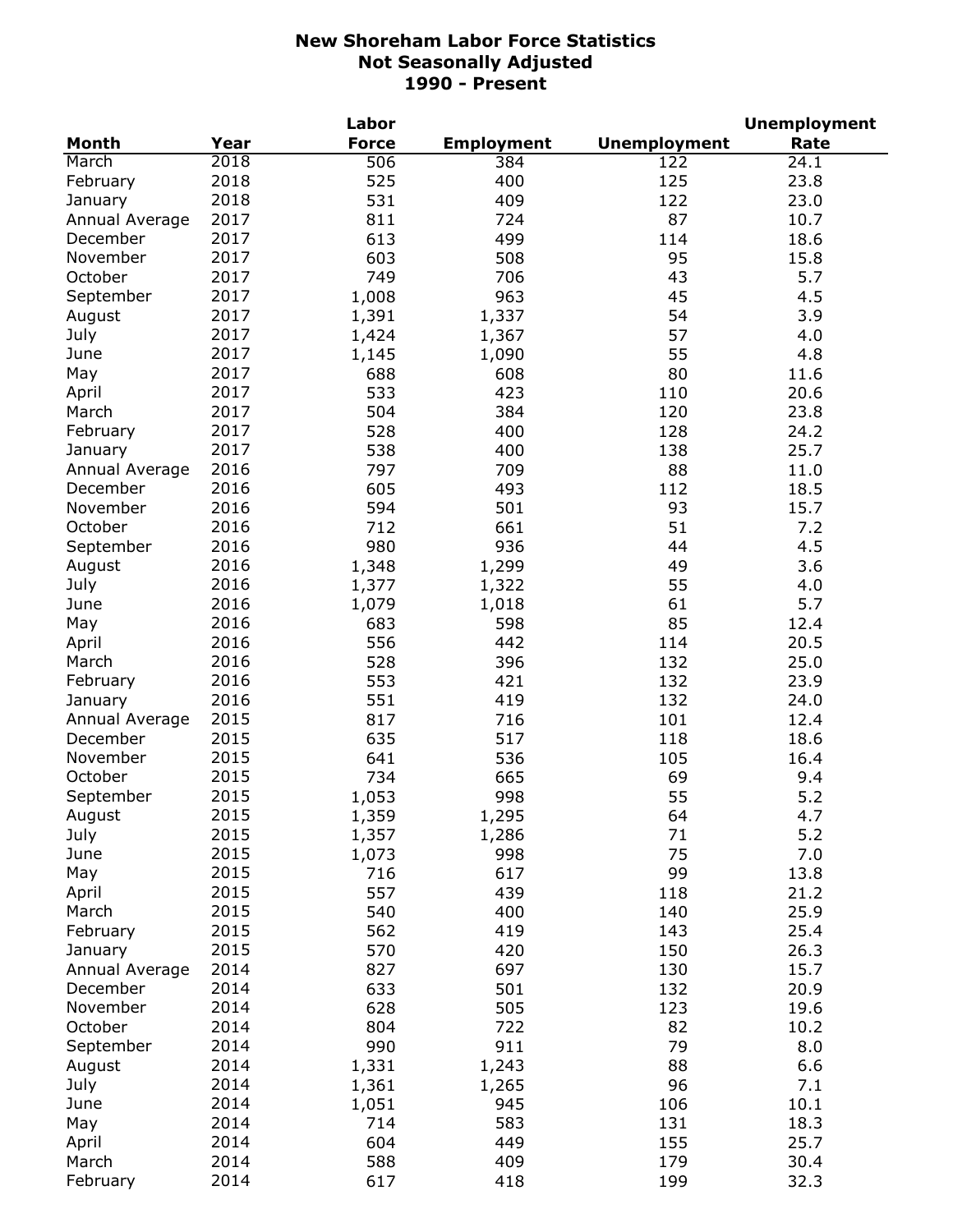| <b>Month</b><br><b>Force</b><br><b>Employment</b><br><b>Unemployment</b><br>Rate<br>Year<br>2014<br>613<br>January<br>418<br>195<br>31.8<br>2013<br>680<br>Annual Average<br>823<br>143<br>17.4<br>2013<br>629<br>476<br>153<br>24.3<br>December<br>2013<br>490<br>November<br>637<br>147<br>23.1<br>2013<br>97<br>October<br>781<br>684<br>12.4<br>9.9<br>2013<br>1,016<br>915<br>101<br>September<br>2013<br>1,330<br>1,230<br>100<br>7.5<br>August<br>2013<br>1,368<br>July<br>1,262<br>106<br>7.7<br>2013<br>950<br>1,071<br>121<br>11.3<br>June<br>2013<br>686<br>559<br>127<br>18.5<br>May<br>2013<br>602<br>447<br>155<br>25.7<br>April<br>2013<br>387<br>576<br>189<br>32.8<br>March<br>2013<br>579<br>375<br>204<br>35.2<br>February<br>602<br>389<br>2013<br>213<br>35.4<br>January<br>2012<br>821<br>673<br>148<br>18.0<br>Annual Average<br>2012<br>634<br>453<br>December<br>181<br>28.5<br>2012<br>607<br>461<br>November<br>146<br>24.1<br>2012<br>October<br>759<br>654<br>105<br>13.8<br>2012<br>September<br>1,005<br>902<br>103<br>10.2<br>2012<br>1,222<br>106<br>8.0<br>August<br>1,328<br>2012<br>July<br>1,364<br>1,252<br>112<br>8.2<br>2012<br>1,086<br>967<br>119<br>11.0<br>June<br>2012<br>711<br>577<br>134<br>18.8<br>May<br>2012<br>589<br>424<br>165<br>28.0<br>April<br>2012<br>580<br>393<br>March<br>187<br>32.2<br>2012<br>382<br>597<br>215<br>36.0<br>February<br>2012<br>393<br>600<br>207<br>34.5<br>January<br>2011<br>652<br>794<br>142<br>17.9<br>Annual Average<br>2011<br>434<br>December<br>612<br>178<br>29.1<br>2011<br>November<br>591<br>449<br>142<br>24.0<br>2011<br>October<br>702<br>592<br>110<br>15.7<br>2011<br>857<br>September<br>955<br>98<br>10.3<br>2011<br>1,325<br>1,227<br>98<br>August<br>7.4<br>2011<br>7.9<br>July<br>1,317<br>1,213<br>104<br>June<br>2011<br>1,022<br>909<br>113<br>11.1<br>2011<br>689<br>561<br>May<br>128<br>18.6<br>2011<br>582<br>429<br>April<br>153<br>26.3<br>391<br>2011<br>568<br>March<br>177<br>31.2<br>582<br>383<br>199<br>34.2<br>2011<br>February<br>2011<br>592<br>384<br>208<br>35.1<br>January<br>2010<br>656<br>786<br>130<br>16.5<br>Annual Average<br>2010<br>643<br>467<br>176<br>December<br>27.4<br>2010<br>631<br>489<br>142<br>22.5<br>November<br>October<br>2010<br>713<br>617<br>96<br>13.5<br>2010<br>942<br>863<br>79<br>8.4<br>September<br>2010<br>1,250<br>82<br>6.6<br>1,168<br>August<br>2010<br>86<br>6.8<br>July<br>1,257<br>1,171<br>2010<br>890<br>94<br>9.6<br>June<br>984<br>2010<br>May<br>670<br>560<br>110<br>16.4<br>2010<br>589<br>448<br>April<br>141<br>23.9<br>2010<br>397<br>175<br>March<br>572<br>30.6<br>2010<br>185<br>February<br>581<br>396<br>31.8<br>2010<br>594<br>401<br>193<br>32.5<br>January |                |      | Labor |     |     | <b>Unemployment</b> |
|-----------------------------------------------------------------------------------------------------------------------------------------------------------------------------------------------------------------------------------------------------------------------------------------------------------------------------------------------------------------------------------------------------------------------------------------------------------------------------------------------------------------------------------------------------------------------------------------------------------------------------------------------------------------------------------------------------------------------------------------------------------------------------------------------------------------------------------------------------------------------------------------------------------------------------------------------------------------------------------------------------------------------------------------------------------------------------------------------------------------------------------------------------------------------------------------------------------------------------------------------------------------------------------------------------------------------------------------------------------------------------------------------------------------------------------------------------------------------------------------------------------------------------------------------------------------------------------------------------------------------------------------------------------------------------------------------------------------------------------------------------------------------------------------------------------------------------------------------------------------------------------------------------------------------------------------------------------------------------------------------------------------------------------------------------------------------------------------------------------------------------------------------------------------------------------------------------------------------------------------------------------------------------------------------------------------------------------------------------------------------------------------------------------------------------------------------------------------------------------------------------------------------------------------------------------------------------------------------------------------------------------------------------------------------------------------------------------------------------------------------------|----------------|------|-------|-----|-----|---------------------|
|                                                                                                                                                                                                                                                                                                                                                                                                                                                                                                                                                                                                                                                                                                                                                                                                                                                                                                                                                                                                                                                                                                                                                                                                                                                                                                                                                                                                                                                                                                                                                                                                                                                                                                                                                                                                                                                                                                                                                                                                                                                                                                                                                                                                                                                                                                                                                                                                                                                                                                                                                                                                                                                                                                                                                     |                |      |       |     |     |                     |
|                                                                                                                                                                                                                                                                                                                                                                                                                                                                                                                                                                                                                                                                                                                                                                                                                                                                                                                                                                                                                                                                                                                                                                                                                                                                                                                                                                                                                                                                                                                                                                                                                                                                                                                                                                                                                                                                                                                                                                                                                                                                                                                                                                                                                                                                                                                                                                                                                                                                                                                                                                                                                                                                                                                                                     |                |      |       |     |     |                     |
|                                                                                                                                                                                                                                                                                                                                                                                                                                                                                                                                                                                                                                                                                                                                                                                                                                                                                                                                                                                                                                                                                                                                                                                                                                                                                                                                                                                                                                                                                                                                                                                                                                                                                                                                                                                                                                                                                                                                                                                                                                                                                                                                                                                                                                                                                                                                                                                                                                                                                                                                                                                                                                                                                                                                                     |                |      |       |     |     |                     |
|                                                                                                                                                                                                                                                                                                                                                                                                                                                                                                                                                                                                                                                                                                                                                                                                                                                                                                                                                                                                                                                                                                                                                                                                                                                                                                                                                                                                                                                                                                                                                                                                                                                                                                                                                                                                                                                                                                                                                                                                                                                                                                                                                                                                                                                                                                                                                                                                                                                                                                                                                                                                                                                                                                                                                     |                |      |       |     |     |                     |
|                                                                                                                                                                                                                                                                                                                                                                                                                                                                                                                                                                                                                                                                                                                                                                                                                                                                                                                                                                                                                                                                                                                                                                                                                                                                                                                                                                                                                                                                                                                                                                                                                                                                                                                                                                                                                                                                                                                                                                                                                                                                                                                                                                                                                                                                                                                                                                                                                                                                                                                                                                                                                                                                                                                                                     |                |      |       |     |     |                     |
|                                                                                                                                                                                                                                                                                                                                                                                                                                                                                                                                                                                                                                                                                                                                                                                                                                                                                                                                                                                                                                                                                                                                                                                                                                                                                                                                                                                                                                                                                                                                                                                                                                                                                                                                                                                                                                                                                                                                                                                                                                                                                                                                                                                                                                                                                                                                                                                                                                                                                                                                                                                                                                                                                                                                                     |                |      |       |     |     |                     |
|                                                                                                                                                                                                                                                                                                                                                                                                                                                                                                                                                                                                                                                                                                                                                                                                                                                                                                                                                                                                                                                                                                                                                                                                                                                                                                                                                                                                                                                                                                                                                                                                                                                                                                                                                                                                                                                                                                                                                                                                                                                                                                                                                                                                                                                                                                                                                                                                                                                                                                                                                                                                                                                                                                                                                     |                |      |       |     |     |                     |
|                                                                                                                                                                                                                                                                                                                                                                                                                                                                                                                                                                                                                                                                                                                                                                                                                                                                                                                                                                                                                                                                                                                                                                                                                                                                                                                                                                                                                                                                                                                                                                                                                                                                                                                                                                                                                                                                                                                                                                                                                                                                                                                                                                                                                                                                                                                                                                                                                                                                                                                                                                                                                                                                                                                                                     |                |      |       |     |     |                     |
|                                                                                                                                                                                                                                                                                                                                                                                                                                                                                                                                                                                                                                                                                                                                                                                                                                                                                                                                                                                                                                                                                                                                                                                                                                                                                                                                                                                                                                                                                                                                                                                                                                                                                                                                                                                                                                                                                                                                                                                                                                                                                                                                                                                                                                                                                                                                                                                                                                                                                                                                                                                                                                                                                                                                                     |                |      |       |     |     |                     |
|                                                                                                                                                                                                                                                                                                                                                                                                                                                                                                                                                                                                                                                                                                                                                                                                                                                                                                                                                                                                                                                                                                                                                                                                                                                                                                                                                                                                                                                                                                                                                                                                                                                                                                                                                                                                                                                                                                                                                                                                                                                                                                                                                                                                                                                                                                                                                                                                                                                                                                                                                                                                                                                                                                                                                     |                |      |       |     |     |                     |
|                                                                                                                                                                                                                                                                                                                                                                                                                                                                                                                                                                                                                                                                                                                                                                                                                                                                                                                                                                                                                                                                                                                                                                                                                                                                                                                                                                                                                                                                                                                                                                                                                                                                                                                                                                                                                                                                                                                                                                                                                                                                                                                                                                                                                                                                                                                                                                                                                                                                                                                                                                                                                                                                                                                                                     |                |      |       |     |     |                     |
|                                                                                                                                                                                                                                                                                                                                                                                                                                                                                                                                                                                                                                                                                                                                                                                                                                                                                                                                                                                                                                                                                                                                                                                                                                                                                                                                                                                                                                                                                                                                                                                                                                                                                                                                                                                                                                                                                                                                                                                                                                                                                                                                                                                                                                                                                                                                                                                                                                                                                                                                                                                                                                                                                                                                                     |                |      |       |     |     |                     |
|                                                                                                                                                                                                                                                                                                                                                                                                                                                                                                                                                                                                                                                                                                                                                                                                                                                                                                                                                                                                                                                                                                                                                                                                                                                                                                                                                                                                                                                                                                                                                                                                                                                                                                                                                                                                                                                                                                                                                                                                                                                                                                                                                                                                                                                                                                                                                                                                                                                                                                                                                                                                                                                                                                                                                     |                |      |       |     |     |                     |
|                                                                                                                                                                                                                                                                                                                                                                                                                                                                                                                                                                                                                                                                                                                                                                                                                                                                                                                                                                                                                                                                                                                                                                                                                                                                                                                                                                                                                                                                                                                                                                                                                                                                                                                                                                                                                                                                                                                                                                                                                                                                                                                                                                                                                                                                                                                                                                                                                                                                                                                                                                                                                                                                                                                                                     |                |      |       |     |     |                     |
|                                                                                                                                                                                                                                                                                                                                                                                                                                                                                                                                                                                                                                                                                                                                                                                                                                                                                                                                                                                                                                                                                                                                                                                                                                                                                                                                                                                                                                                                                                                                                                                                                                                                                                                                                                                                                                                                                                                                                                                                                                                                                                                                                                                                                                                                                                                                                                                                                                                                                                                                                                                                                                                                                                                                                     |                |      |       |     |     |                     |
|                                                                                                                                                                                                                                                                                                                                                                                                                                                                                                                                                                                                                                                                                                                                                                                                                                                                                                                                                                                                                                                                                                                                                                                                                                                                                                                                                                                                                                                                                                                                                                                                                                                                                                                                                                                                                                                                                                                                                                                                                                                                                                                                                                                                                                                                                                                                                                                                                                                                                                                                                                                                                                                                                                                                                     |                |      |       |     |     |                     |
|                                                                                                                                                                                                                                                                                                                                                                                                                                                                                                                                                                                                                                                                                                                                                                                                                                                                                                                                                                                                                                                                                                                                                                                                                                                                                                                                                                                                                                                                                                                                                                                                                                                                                                                                                                                                                                                                                                                                                                                                                                                                                                                                                                                                                                                                                                                                                                                                                                                                                                                                                                                                                                                                                                                                                     |                |      |       |     |     |                     |
|                                                                                                                                                                                                                                                                                                                                                                                                                                                                                                                                                                                                                                                                                                                                                                                                                                                                                                                                                                                                                                                                                                                                                                                                                                                                                                                                                                                                                                                                                                                                                                                                                                                                                                                                                                                                                                                                                                                                                                                                                                                                                                                                                                                                                                                                                                                                                                                                                                                                                                                                                                                                                                                                                                                                                     |                |      |       |     |     |                     |
|                                                                                                                                                                                                                                                                                                                                                                                                                                                                                                                                                                                                                                                                                                                                                                                                                                                                                                                                                                                                                                                                                                                                                                                                                                                                                                                                                                                                                                                                                                                                                                                                                                                                                                                                                                                                                                                                                                                                                                                                                                                                                                                                                                                                                                                                                                                                                                                                                                                                                                                                                                                                                                                                                                                                                     |                |      |       |     |     |                     |
|                                                                                                                                                                                                                                                                                                                                                                                                                                                                                                                                                                                                                                                                                                                                                                                                                                                                                                                                                                                                                                                                                                                                                                                                                                                                                                                                                                                                                                                                                                                                                                                                                                                                                                                                                                                                                                                                                                                                                                                                                                                                                                                                                                                                                                                                                                                                                                                                                                                                                                                                                                                                                                                                                                                                                     |                |      |       |     |     |                     |
|                                                                                                                                                                                                                                                                                                                                                                                                                                                                                                                                                                                                                                                                                                                                                                                                                                                                                                                                                                                                                                                                                                                                                                                                                                                                                                                                                                                                                                                                                                                                                                                                                                                                                                                                                                                                                                                                                                                                                                                                                                                                                                                                                                                                                                                                                                                                                                                                                                                                                                                                                                                                                                                                                                                                                     |                |      |       |     |     |                     |
|                                                                                                                                                                                                                                                                                                                                                                                                                                                                                                                                                                                                                                                                                                                                                                                                                                                                                                                                                                                                                                                                                                                                                                                                                                                                                                                                                                                                                                                                                                                                                                                                                                                                                                                                                                                                                                                                                                                                                                                                                                                                                                                                                                                                                                                                                                                                                                                                                                                                                                                                                                                                                                                                                                                                                     |                |      |       |     |     |                     |
|                                                                                                                                                                                                                                                                                                                                                                                                                                                                                                                                                                                                                                                                                                                                                                                                                                                                                                                                                                                                                                                                                                                                                                                                                                                                                                                                                                                                                                                                                                                                                                                                                                                                                                                                                                                                                                                                                                                                                                                                                                                                                                                                                                                                                                                                                                                                                                                                                                                                                                                                                                                                                                                                                                                                                     |                |      |       |     |     |                     |
|                                                                                                                                                                                                                                                                                                                                                                                                                                                                                                                                                                                                                                                                                                                                                                                                                                                                                                                                                                                                                                                                                                                                                                                                                                                                                                                                                                                                                                                                                                                                                                                                                                                                                                                                                                                                                                                                                                                                                                                                                                                                                                                                                                                                                                                                                                                                                                                                                                                                                                                                                                                                                                                                                                                                                     |                |      |       |     |     |                     |
|                                                                                                                                                                                                                                                                                                                                                                                                                                                                                                                                                                                                                                                                                                                                                                                                                                                                                                                                                                                                                                                                                                                                                                                                                                                                                                                                                                                                                                                                                                                                                                                                                                                                                                                                                                                                                                                                                                                                                                                                                                                                                                                                                                                                                                                                                                                                                                                                                                                                                                                                                                                                                                                                                                                                                     |                |      |       |     |     |                     |
|                                                                                                                                                                                                                                                                                                                                                                                                                                                                                                                                                                                                                                                                                                                                                                                                                                                                                                                                                                                                                                                                                                                                                                                                                                                                                                                                                                                                                                                                                                                                                                                                                                                                                                                                                                                                                                                                                                                                                                                                                                                                                                                                                                                                                                                                                                                                                                                                                                                                                                                                                                                                                                                                                                                                                     |                |      |       |     |     |                     |
|                                                                                                                                                                                                                                                                                                                                                                                                                                                                                                                                                                                                                                                                                                                                                                                                                                                                                                                                                                                                                                                                                                                                                                                                                                                                                                                                                                                                                                                                                                                                                                                                                                                                                                                                                                                                                                                                                                                                                                                                                                                                                                                                                                                                                                                                                                                                                                                                                                                                                                                                                                                                                                                                                                                                                     |                |      |       |     |     |                     |
|                                                                                                                                                                                                                                                                                                                                                                                                                                                                                                                                                                                                                                                                                                                                                                                                                                                                                                                                                                                                                                                                                                                                                                                                                                                                                                                                                                                                                                                                                                                                                                                                                                                                                                                                                                                                                                                                                                                                                                                                                                                                                                                                                                                                                                                                                                                                                                                                                                                                                                                                                                                                                                                                                                                                                     |                |      |       |     |     |                     |
|                                                                                                                                                                                                                                                                                                                                                                                                                                                                                                                                                                                                                                                                                                                                                                                                                                                                                                                                                                                                                                                                                                                                                                                                                                                                                                                                                                                                                                                                                                                                                                                                                                                                                                                                                                                                                                                                                                                                                                                                                                                                                                                                                                                                                                                                                                                                                                                                                                                                                                                                                                                                                                                                                                                                                     |                |      |       |     |     |                     |
|                                                                                                                                                                                                                                                                                                                                                                                                                                                                                                                                                                                                                                                                                                                                                                                                                                                                                                                                                                                                                                                                                                                                                                                                                                                                                                                                                                                                                                                                                                                                                                                                                                                                                                                                                                                                                                                                                                                                                                                                                                                                                                                                                                                                                                                                                                                                                                                                                                                                                                                                                                                                                                                                                                                                                     |                |      |       |     |     |                     |
|                                                                                                                                                                                                                                                                                                                                                                                                                                                                                                                                                                                                                                                                                                                                                                                                                                                                                                                                                                                                                                                                                                                                                                                                                                                                                                                                                                                                                                                                                                                                                                                                                                                                                                                                                                                                                                                                                                                                                                                                                                                                                                                                                                                                                                                                                                                                                                                                                                                                                                                                                                                                                                                                                                                                                     |                |      |       |     |     |                     |
|                                                                                                                                                                                                                                                                                                                                                                                                                                                                                                                                                                                                                                                                                                                                                                                                                                                                                                                                                                                                                                                                                                                                                                                                                                                                                                                                                                                                                                                                                                                                                                                                                                                                                                                                                                                                                                                                                                                                                                                                                                                                                                                                                                                                                                                                                                                                                                                                                                                                                                                                                                                                                                                                                                                                                     |                |      |       |     |     |                     |
|                                                                                                                                                                                                                                                                                                                                                                                                                                                                                                                                                                                                                                                                                                                                                                                                                                                                                                                                                                                                                                                                                                                                                                                                                                                                                                                                                                                                                                                                                                                                                                                                                                                                                                                                                                                                                                                                                                                                                                                                                                                                                                                                                                                                                                                                                                                                                                                                                                                                                                                                                                                                                                                                                                                                                     |                |      |       |     |     |                     |
|                                                                                                                                                                                                                                                                                                                                                                                                                                                                                                                                                                                                                                                                                                                                                                                                                                                                                                                                                                                                                                                                                                                                                                                                                                                                                                                                                                                                                                                                                                                                                                                                                                                                                                                                                                                                                                                                                                                                                                                                                                                                                                                                                                                                                                                                                                                                                                                                                                                                                                                                                                                                                                                                                                                                                     |                |      |       |     |     |                     |
|                                                                                                                                                                                                                                                                                                                                                                                                                                                                                                                                                                                                                                                                                                                                                                                                                                                                                                                                                                                                                                                                                                                                                                                                                                                                                                                                                                                                                                                                                                                                                                                                                                                                                                                                                                                                                                                                                                                                                                                                                                                                                                                                                                                                                                                                                                                                                                                                                                                                                                                                                                                                                                                                                                                                                     |                |      |       |     |     |                     |
|                                                                                                                                                                                                                                                                                                                                                                                                                                                                                                                                                                                                                                                                                                                                                                                                                                                                                                                                                                                                                                                                                                                                                                                                                                                                                                                                                                                                                                                                                                                                                                                                                                                                                                                                                                                                                                                                                                                                                                                                                                                                                                                                                                                                                                                                                                                                                                                                                                                                                                                                                                                                                                                                                                                                                     |                |      |       |     |     |                     |
|                                                                                                                                                                                                                                                                                                                                                                                                                                                                                                                                                                                                                                                                                                                                                                                                                                                                                                                                                                                                                                                                                                                                                                                                                                                                                                                                                                                                                                                                                                                                                                                                                                                                                                                                                                                                                                                                                                                                                                                                                                                                                                                                                                                                                                                                                                                                                                                                                                                                                                                                                                                                                                                                                                                                                     |                |      |       |     |     |                     |
|                                                                                                                                                                                                                                                                                                                                                                                                                                                                                                                                                                                                                                                                                                                                                                                                                                                                                                                                                                                                                                                                                                                                                                                                                                                                                                                                                                                                                                                                                                                                                                                                                                                                                                                                                                                                                                                                                                                                                                                                                                                                                                                                                                                                                                                                                                                                                                                                                                                                                                                                                                                                                                                                                                                                                     |                |      |       |     |     |                     |
|                                                                                                                                                                                                                                                                                                                                                                                                                                                                                                                                                                                                                                                                                                                                                                                                                                                                                                                                                                                                                                                                                                                                                                                                                                                                                                                                                                                                                                                                                                                                                                                                                                                                                                                                                                                                                                                                                                                                                                                                                                                                                                                                                                                                                                                                                                                                                                                                                                                                                                                                                                                                                                                                                                                                                     |                |      |       |     |     |                     |
|                                                                                                                                                                                                                                                                                                                                                                                                                                                                                                                                                                                                                                                                                                                                                                                                                                                                                                                                                                                                                                                                                                                                                                                                                                                                                                                                                                                                                                                                                                                                                                                                                                                                                                                                                                                                                                                                                                                                                                                                                                                                                                                                                                                                                                                                                                                                                                                                                                                                                                                                                                                                                                                                                                                                                     |                |      |       |     |     |                     |
|                                                                                                                                                                                                                                                                                                                                                                                                                                                                                                                                                                                                                                                                                                                                                                                                                                                                                                                                                                                                                                                                                                                                                                                                                                                                                                                                                                                                                                                                                                                                                                                                                                                                                                                                                                                                                                                                                                                                                                                                                                                                                                                                                                                                                                                                                                                                                                                                                                                                                                                                                                                                                                                                                                                                                     |                |      |       |     |     |                     |
|                                                                                                                                                                                                                                                                                                                                                                                                                                                                                                                                                                                                                                                                                                                                                                                                                                                                                                                                                                                                                                                                                                                                                                                                                                                                                                                                                                                                                                                                                                                                                                                                                                                                                                                                                                                                                                                                                                                                                                                                                                                                                                                                                                                                                                                                                                                                                                                                                                                                                                                                                                                                                                                                                                                                                     |                |      |       |     |     |                     |
|                                                                                                                                                                                                                                                                                                                                                                                                                                                                                                                                                                                                                                                                                                                                                                                                                                                                                                                                                                                                                                                                                                                                                                                                                                                                                                                                                                                                                                                                                                                                                                                                                                                                                                                                                                                                                                                                                                                                                                                                                                                                                                                                                                                                                                                                                                                                                                                                                                                                                                                                                                                                                                                                                                                                                     |                |      |       |     |     |                     |
|                                                                                                                                                                                                                                                                                                                                                                                                                                                                                                                                                                                                                                                                                                                                                                                                                                                                                                                                                                                                                                                                                                                                                                                                                                                                                                                                                                                                                                                                                                                                                                                                                                                                                                                                                                                                                                                                                                                                                                                                                                                                                                                                                                                                                                                                                                                                                                                                                                                                                                                                                                                                                                                                                                                                                     |                |      |       |     |     |                     |
|                                                                                                                                                                                                                                                                                                                                                                                                                                                                                                                                                                                                                                                                                                                                                                                                                                                                                                                                                                                                                                                                                                                                                                                                                                                                                                                                                                                                                                                                                                                                                                                                                                                                                                                                                                                                                                                                                                                                                                                                                                                                                                                                                                                                                                                                                                                                                                                                                                                                                                                                                                                                                                                                                                                                                     |                |      |       |     |     |                     |
|                                                                                                                                                                                                                                                                                                                                                                                                                                                                                                                                                                                                                                                                                                                                                                                                                                                                                                                                                                                                                                                                                                                                                                                                                                                                                                                                                                                                                                                                                                                                                                                                                                                                                                                                                                                                                                                                                                                                                                                                                                                                                                                                                                                                                                                                                                                                                                                                                                                                                                                                                                                                                                                                                                                                                     |                |      |       |     |     |                     |
|                                                                                                                                                                                                                                                                                                                                                                                                                                                                                                                                                                                                                                                                                                                                                                                                                                                                                                                                                                                                                                                                                                                                                                                                                                                                                                                                                                                                                                                                                                                                                                                                                                                                                                                                                                                                                                                                                                                                                                                                                                                                                                                                                                                                                                                                                                                                                                                                                                                                                                                                                                                                                                                                                                                                                     |                |      |       |     |     |                     |
|                                                                                                                                                                                                                                                                                                                                                                                                                                                                                                                                                                                                                                                                                                                                                                                                                                                                                                                                                                                                                                                                                                                                                                                                                                                                                                                                                                                                                                                                                                                                                                                                                                                                                                                                                                                                                                                                                                                                                                                                                                                                                                                                                                                                                                                                                                                                                                                                                                                                                                                                                                                                                                                                                                                                                     |                |      |       |     |     |                     |
|                                                                                                                                                                                                                                                                                                                                                                                                                                                                                                                                                                                                                                                                                                                                                                                                                                                                                                                                                                                                                                                                                                                                                                                                                                                                                                                                                                                                                                                                                                                                                                                                                                                                                                                                                                                                                                                                                                                                                                                                                                                                                                                                                                                                                                                                                                                                                                                                                                                                                                                                                                                                                                                                                                                                                     |                |      |       |     |     |                     |
|                                                                                                                                                                                                                                                                                                                                                                                                                                                                                                                                                                                                                                                                                                                                                                                                                                                                                                                                                                                                                                                                                                                                                                                                                                                                                                                                                                                                                                                                                                                                                                                                                                                                                                                                                                                                                                                                                                                                                                                                                                                                                                                                                                                                                                                                                                                                                                                                                                                                                                                                                                                                                                                                                                                                                     |                |      |       |     |     |                     |
|                                                                                                                                                                                                                                                                                                                                                                                                                                                                                                                                                                                                                                                                                                                                                                                                                                                                                                                                                                                                                                                                                                                                                                                                                                                                                                                                                                                                                                                                                                                                                                                                                                                                                                                                                                                                                                                                                                                                                                                                                                                                                                                                                                                                                                                                                                                                                                                                                                                                                                                                                                                                                                                                                                                                                     |                |      |       |     |     |                     |
|                                                                                                                                                                                                                                                                                                                                                                                                                                                                                                                                                                                                                                                                                                                                                                                                                                                                                                                                                                                                                                                                                                                                                                                                                                                                                                                                                                                                                                                                                                                                                                                                                                                                                                                                                                                                                                                                                                                                                                                                                                                                                                                                                                                                                                                                                                                                                                                                                                                                                                                                                                                                                                                                                                                                                     |                |      |       |     |     |                     |
|                                                                                                                                                                                                                                                                                                                                                                                                                                                                                                                                                                                                                                                                                                                                                                                                                                                                                                                                                                                                                                                                                                                                                                                                                                                                                                                                                                                                                                                                                                                                                                                                                                                                                                                                                                                                                                                                                                                                                                                                                                                                                                                                                                                                                                                                                                                                                                                                                                                                                                                                                                                                                                                                                                                                                     |                |      |       |     |     |                     |
|                                                                                                                                                                                                                                                                                                                                                                                                                                                                                                                                                                                                                                                                                                                                                                                                                                                                                                                                                                                                                                                                                                                                                                                                                                                                                                                                                                                                                                                                                                                                                                                                                                                                                                                                                                                                                                                                                                                                                                                                                                                                                                                                                                                                                                                                                                                                                                                                                                                                                                                                                                                                                                                                                                                                                     |                |      |       |     |     |                     |
|                                                                                                                                                                                                                                                                                                                                                                                                                                                                                                                                                                                                                                                                                                                                                                                                                                                                                                                                                                                                                                                                                                                                                                                                                                                                                                                                                                                                                                                                                                                                                                                                                                                                                                                                                                                                                                                                                                                                                                                                                                                                                                                                                                                                                                                                                                                                                                                                                                                                                                                                                                                                                                                                                                                                                     |                |      |       |     |     |                     |
|                                                                                                                                                                                                                                                                                                                                                                                                                                                                                                                                                                                                                                                                                                                                                                                                                                                                                                                                                                                                                                                                                                                                                                                                                                                                                                                                                                                                                                                                                                                                                                                                                                                                                                                                                                                                                                                                                                                                                                                                                                                                                                                                                                                                                                                                                                                                                                                                                                                                                                                                                                                                                                                                                                                                                     | Annual Average | 2009 | 1,111 | 995 | 116 | 10.4                |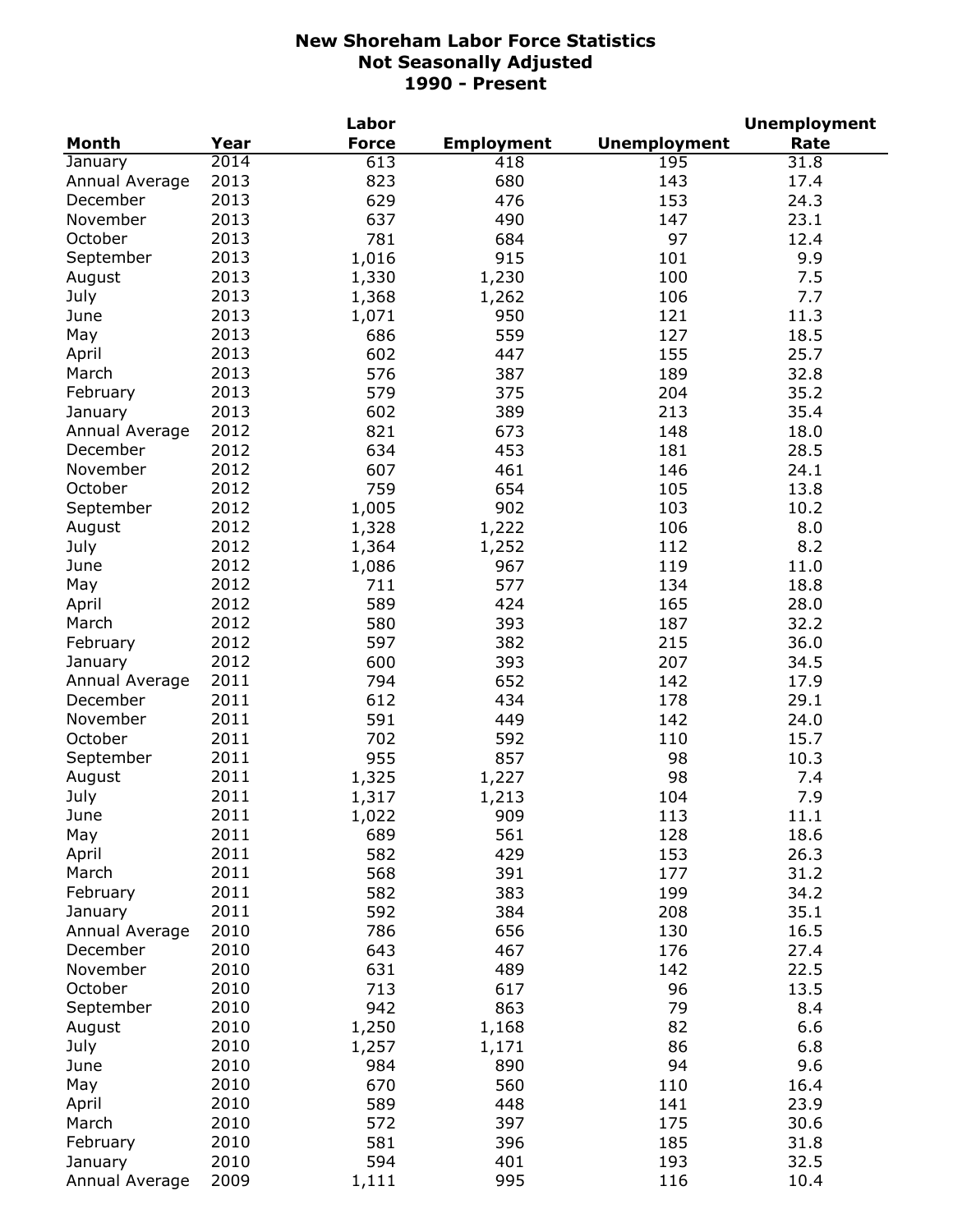|                |      | Labor            |                   |                     | <b>Unemployment</b> |
|----------------|------|------------------|-------------------|---------------------|---------------------|
| <b>Month</b>   | Year | <b>Force</b>     | <b>Employment</b> | <b>Unemployment</b> | Rate                |
| December       | 2009 | $\overline{771}$ | 609               | 162                 | 21.0                |
| November       | 2009 | 776              | 647               | 129                 | 16.6                |
| October        | 2009 | 997              | 903               | 94                  | 9.4                 |
| September      | 2009 | 1,364            | 1,299             | 65                  | 4.8                 |
| August         | 2009 | 1,937            | 1,864             | 73                  | 3.8                 |
| July           | 2009 | 1,947            | 1,872             | 75                  | 3.9                 |
| June           | 2009 | 1,527            | 1,441             | 86                  | 5.6                 |
| May            | 2009 | 1,019            | 917               | 102                 | 10.0                |
| April          | 2009 | 767              | 642               | 125                 | 16.3                |
| March          | 2009 | 752              | 594               | 158                 | 21.0                |
| February       | 2009 | 736              | 573               | 163                 | 22.1                |
| January        | 2009 | 736              | 580               | 156                 | 21.2                |
| Annual Average | 2008 | 1,082            | 1,002             | 80                  | 7.4                 |
| December       | 2008 | 771              | 642               | 129                 | 16.7                |
| November       | 2008 | 752              | 668               | 84                  | 11.2                |
| October        | 2008 | 1,037            | 973               | 64                  | 6.2                 |
| September      | 2008 | 1,306            | 1,260             | 46                  | 3.5                 |
| August         | 2008 | 1,848            | 1,793             | 55                  | 3.0                 |
| July           | 2008 | 1,945            | 1,892             | 53                  | 2.7                 |
| June           | 2008 | 1,542            | 1,486             | 56                  | 3.6                 |
| May            | 2008 | 1,002            | 937               | 65                  | 6.5                 |
| April          | 2008 | 751              | 669               | 82                  | 10.9                |
| March          | 2008 | 687              | 583               | 104                 | 15.1                |
| February       | 2008 | 661              | 550               | 111                 | 16.8                |
|                | 2008 | 680              | 568               | 112                 | 16.5                |
| January        |      |                  |                   | 63                  |                     |
| Annual Average | 2007 | 1,092            | 1,029             |                     | 5.8                 |
| December       | 2007 | 773              | 675               | 98                  | 12.7                |
| November       | 2007 | 774              | 706               | 68                  | 8.8                 |
| October        | 2007 | 1,004            | 966               | 38                  | 3.8                 |
| September      | 2007 | 1,351            | 1,322             | 29                  | 2.1                 |
| August         | 2007 | 1,871            | 1,838             | 33                  | 1.8                 |
| July           | 2007 | 1,906            | 1,870             | 36                  | 1.9                 |
| June           | 2007 | 1,585            | 1,547             | 38                  | 2.4                 |
| May            | 2007 | 994              | 938               | 56                  | 5.6                 |
| April          | 2007 | 754              | 686               | 68                  | 9.0                 |
| March          | 2007 | 700              | 617               | 83                  | 11.9                |
| February       | 2007 | 680              | 581               | 99                  | 14.6                |
| January        | 2007 | 704              | 598               | 106                 | 15.1                |
| Annual Average | 2006 | 1,088            | 1,020             | 68                  | 6.3                 |
| December       | 2006 | 752              | 668               | 84                  | 11.2                |
| November       | 2006 | 721              | 653               | 68                  | 9.4                 |
| October        | 2006 | 997              | 963               | 34                  | 3.4                 |
| September      | 2006 | 1,373            | 1,342             | 31                  | 2.3                 |
| August         | 2006 | 1,919            | 1,880             | 39                  | 2.0                 |
| July           | 2006 | 1,979            | 1,936             | 43                  | 2.2                 |
| June           | 2006 | 1,554            | 1,507             | 47                  | 3.0                 |
| May            | 2006 | 928              | 865               | 63                  | 6.8                 |
| April          | 2006 | 756              | 673               | 83                  | 11.0                |
| March          | 2006 | 691              | 589               | 102                 | 14.8                |
| February       | 2006 | 687              | 577               | 110                 | 16.0                |
| January        | 2006 | 696              | 583               | 113                 | 16.2                |
| Annual Average | 2005 | 1,093            | 1,021             | 72                  | 6.6                 |
| December       | 2005 | 782              | 674               | 108                 | 13.8                |
| November       | 2005 | 795              | 712               | 83                  | 10.4                |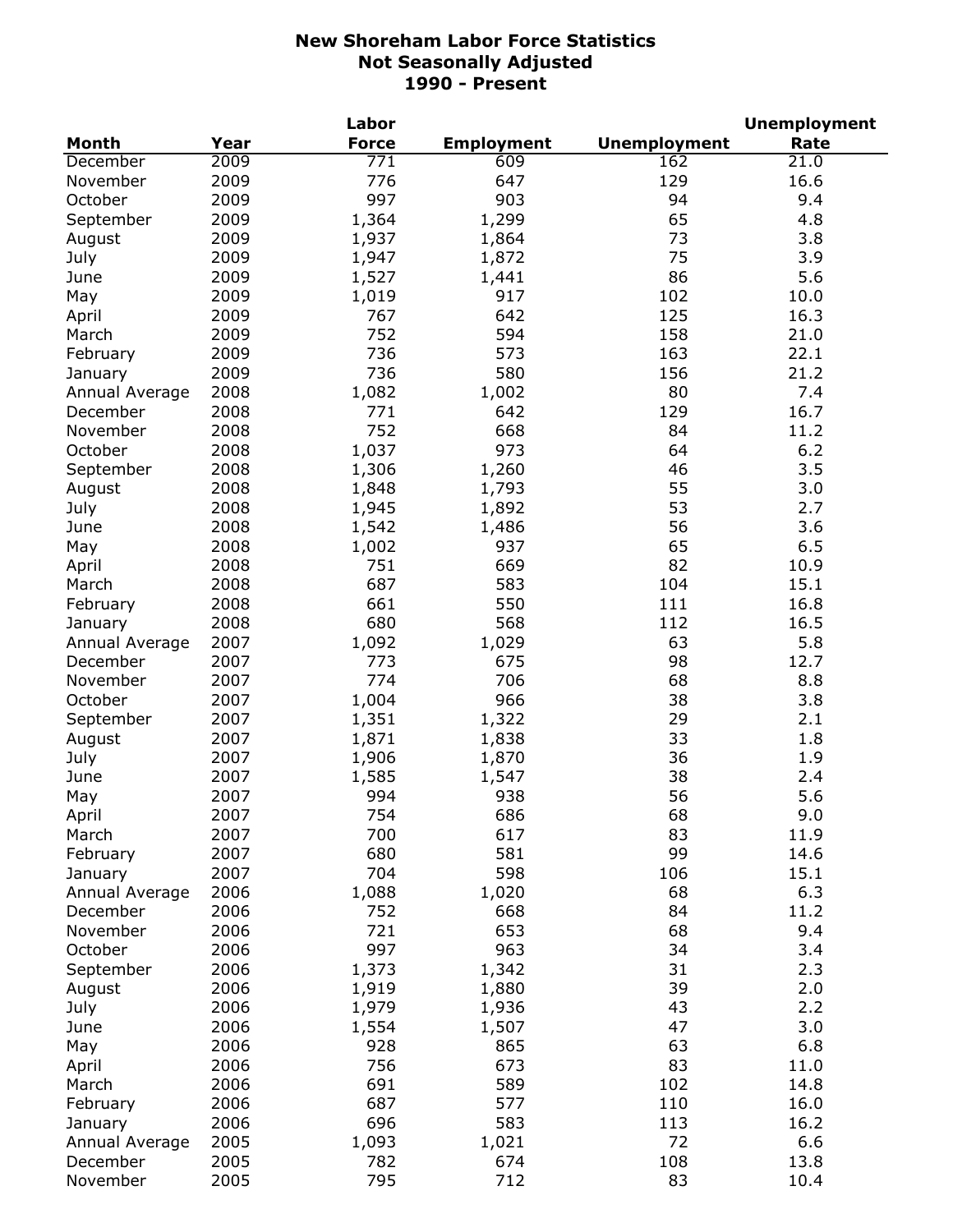|                |      | Labor        |                   |                     | <b>Unemployment</b> |
|----------------|------|--------------|-------------------|---------------------|---------------------|
| Month          | Year | <b>Force</b> | <b>Employment</b> | <b>Unemployment</b> | Rate                |
| October        | 2005 | 1,004        | 963               | 41                  | 4.1                 |
| September      | 2005 | 1,364        | 1,322             | 42                  | 3.1                 |
| August         | 2005 | 1,896        | 1,852             | 44                  | 2.3                 |
| July           | 2005 | 1,871        | 1,823             | 48                  | 2.6                 |
| June           | 2005 | 1,519        | 1,466             | 53                  | 3.5                 |
| May            | 2005 | 1,003        | 935               | 68                  | 6.8                 |
| April          | 2005 | 768          | 694               | 74                  | 9.6                 |
| March          | 2005 | 693          | 600               | 93                  | 13.4                |
| February       | 2005 | 727          | 619               | 108                 | 14.9                |
| January        | 2005 | 694          | 595               | 99                  | 14.3                |
| Annual Average | 2004 | 1,055        | 983               | 72                  | 6.8                 |
| December       | 2004 | 740          | 654               | 86                  | 11.6                |
| November       | 2004 | 760          | 700               | 60                  | 7.9                 |
| October        | 2004 | 962          | 926               | 36                  | 3.7                 |
|                | 2004 |              |                   | 35                  | 2.7                 |
| September      |      | 1,293        | 1,258             | 41                  | 2.2                 |
| August         | 2004 | 1,842        | 1,801             |                     |                     |
| July           | 2004 | 1,895        | 1,852             | 43                  | 2.3                 |
| June           | 2004 | 1,422        | 1,369             | 53                  | 3.7                 |
| May            | 2004 | 943          | 874               | 69                  | 7.3                 |
| April          | 2004 | 741          | 659               | 82                  | 11.1                |
| March          | 2004 | 692          | 570               | 122                 | 17.6                |
| February       | 2004 | 664          | 549               | 115                 | 17.3                |
| January        | 2004 | 699          | 582               | 117                 | 16.7                |
| Annual Average | 2003 | 1,073        | 1,004             | 69                  | 6.4                 |
| December       | 2003 | 741          | 645               | 96                  | 13.0                |
| November       | 2003 | 764          | 699               | 65                  | 8.5                 |
| October        | 2003 | 1,025        | 996               | 29                  | 2.8                 |
| September      | 2003 | 1,299        | 1,267             | 32                  | 2.5                 |
| August         | 2003 | 1,879        | 1,847             | 32                  | 1.7                 |
| July           | 2003 | 1,907        | 1,868             | 39                  | 2.0                 |
| June           | 2003 | 1,437        | 1,389             | 48                  | 3.3                 |
| May            | 2003 | 1,015        | 947               | 68                  | 6.7                 |
| April          | 2003 | 751          | 673               | 78                  | 10.4                |
| March          | 2003 | 673          | 567               | 106                 | 15.8                |
| February       | 2003 | 681          | 569               | 112                 | 16.4                |
| January        | 2003 | 694          | 577               | 117                 | 16.9                |
| Annual Average | 2002 | 1,000        | 939               | 61                  | 6.1                 |
| December       | 2002 | 717          | 625               | 92                  | 12.8                |
| November       | 2002 | 716          | 650               | 66                  | 9.2                 |
| October        | 2002 | 986          | 955               | 31                  | 3.1                 |
| September      | 2002 | 1,251        | 1,219             | 32                  | 2.6                 |
| August         | 2002 | 1,724        | 1,691             | 33                  | 1.9                 |
| July           | 2002 | 1,756        | 1,719             | 37                  | 2.1                 |
| June           | 2002 | 1,377        | 1,337             | 40                  | 2.9                 |
| May            | 2002 | 945          | 889               | 56                  | 5.9                 |
|                |      | 697          | 628               | 69                  | 9.9                 |
| April          | 2002 | 622          | 532               | 90                  | 14.5                |
| March          | 2002 |              |                   | 96                  |                     |
| February       | 2002 | 607          | 511               |                     | 15.8                |
| January        | 2002 | 592          | 506               | 86                  | 14.5                |
| Annual Average | 2001 | 948          | 890               | 58                  | 6.1                 |
| December       | 2001 | 579          | 511               | 68                  | 11.7                |
| November       | 2001 | 585          | 531               | 54                  | 9.2                 |
| October        | 2001 | 838          | 818               | 20                  | 2.4                 |
| September      | 2001 | 1,232        | 1,209             | 23                  | 1.9                 |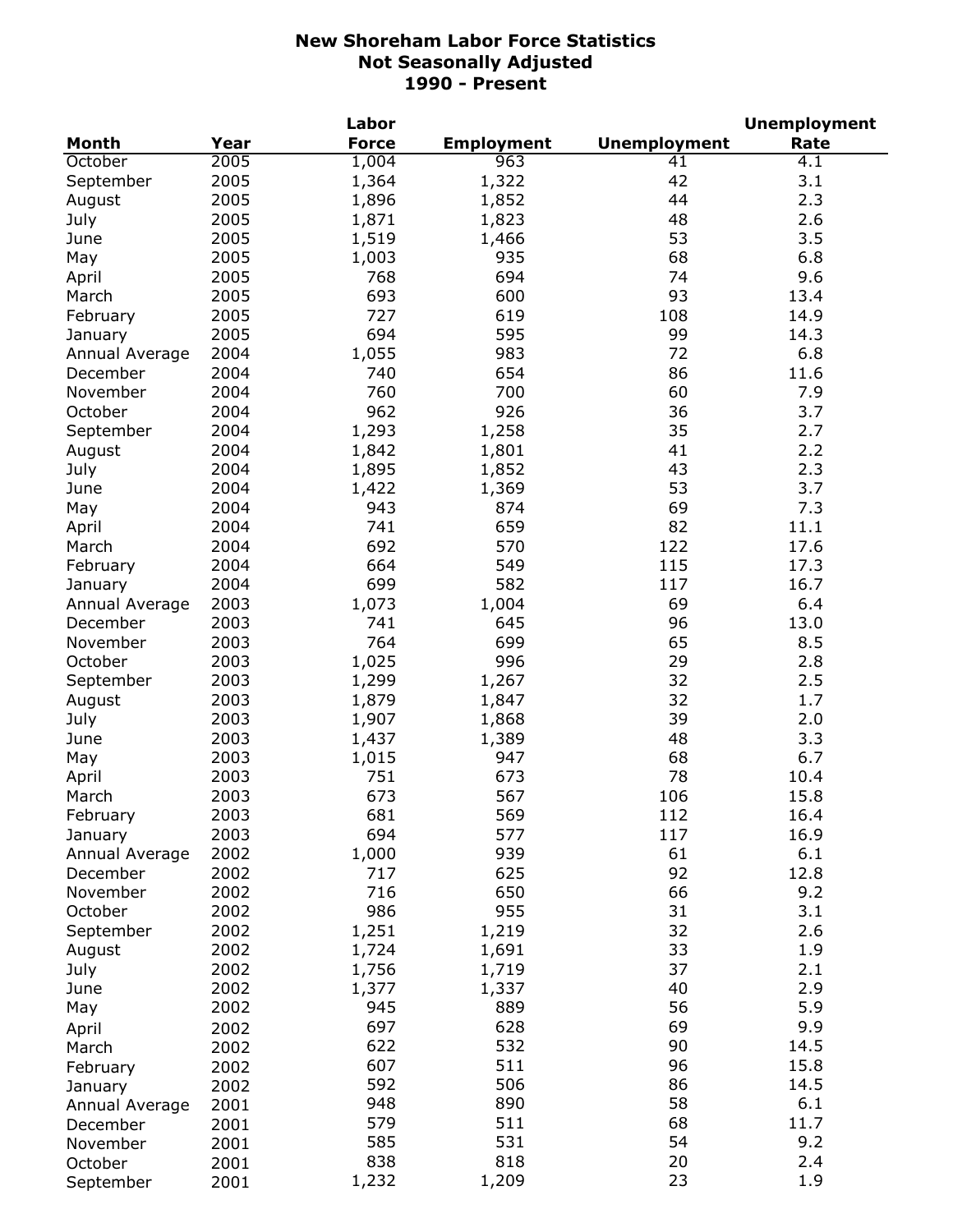|                |      | Labor        |                   |                          | <b>Unemployment</b> |
|----------------|------|--------------|-------------------|--------------------------|---------------------|
| <b>Month</b>   | Year | <b>Force</b> | <b>Employment</b> | <b>Unemployment</b>      | Rate                |
| August         | 2001 | 1,652        | 1,625             | 27                       | 1.6                 |
| July           | 2001 | 1,721        | 1,684             | 37                       | 2.1                 |
| June           | 2001 | 1,364        | 1,317             | 47                       | 3.4                 |
| May            | 2001 | 883          | 822               | 61                       | 6.9                 |
| April          | 2001 | 677          | 602               | 75                       | 11.1                |
| March          | 2001 | 636          | 541               | 95                       | 14.9                |
| February       | 2001 | 610          | 505               | 105                      | 17.2                |
| January        | 2001 | 607          | 518               | 89                       | 14.7                |
|                | 2000 | 991          | 930               | 61                       | 6.2                 |
| Annual Average |      | 688          | 611               | 77                       | 11.2                |
| December       | 2000 | 706          | 645               | 61                       | 8.6                 |
| November       | 2000 | 924          | 900               | 24                       | 2.6                 |
| October        | 2000 |              |                   |                          |                     |
| September      | 2000 | 1,260        | 1,233             | 27                       | 2.1                 |
| August         | 2000 | 1,748        | 1,718             | 30                       | 1.7                 |
| July           | 2000 | 1,773        | 1,740             | 33                       | 1.9                 |
| June           | 2000 | 1,424        | 1,382             | 42                       | 2.9                 |
| May            | 2000 | 855          | 798               | 57                       | 6.7                 |
| April          | 2000 | 673          | 601               | 72                       | 10.7                |
| March          | 2000 | 632          | 532               | 100                      | 15.8                |
| February       | 2000 | 604          | 491               | 113                      | 18.7                |
| January        | 2000 | 613          | 513               | 100                      | 16.3                |
| Annual Average | 1999 | 589          | 536               | 53                       | 9.0                 |
| December       | 1999 | 643          | 532               | 111                      | 17.3                |
| November       | 1999 | 619          | 538               | 81                       | 13.1                |
| October        | 1999 | 570          | 550               | 20                       | 3.5                 |
| September      | 1999 | 577          | 565               | 12                       | 2.1                 |
| August         | 1999 | 590          | 582               | $\,8\,$                  | 1.4                 |
| July           | 1999 | 599          | 594               | 5                        | 0.8                 |
| June           | 1999 | 590          | 578               | 12                       | 2.0                 |
| May            | 1999 | 564          | 535               | 29                       | 5.1                 |
| April          | 1999 | 574          | 514               | 60                       | 10.5                |
| March          | 1999 | 577          | 487               | 90                       | 15.6                |
| February       | 1999 | 586          | 483               | 103                      | 17.6                |
| January        | 1999 | 586          | 479               | 107                      | 18.3                |
| Annual Average | 1998 | 562          | 508               | 54                       | 9.6                 |
| December       | 1998 | 578          | 497               | 81                       | 14.0                |
| November       | 1998 | 580          | 504               | 76                       | 13.1                |
| October        | 1998 | 522          | 516               | 6                        | 1.1                 |
|                | 1998 | 537          | 533               | $\overline{\mathcal{L}}$ | 0.7                 |
| September      |      | 557          | 546               | 11                       | 2.0                 |
| August         | 1998 | 565          | 557               | 8                        | 1.4                 |
| July           | 1998 |              | 545               | 11                       |                     |
| June           | 1998 | 556          |                   |                          | 2.0                 |
| May            | 1998 | 537          | 509               | 28                       | 5.2                 |
| April          | 1998 | 561          | 489               | 72                       | 12.8                |
| March          | 1998 | 585          | 468               | 117                      | 20.0                |
| February       | 1998 | 591          | 464               | 127                      | 21.5                |
| January        | 1998 | 573          | 462               | 111                      | 19.4                |
| Annual Average | 1997 | 554          | 500               | 54                       | 9.7                 |
| December       | 1997 | 553          | 482               | 71                       | 12.8                |
| November       | 1997 | 555          | 491               | 64                       | 11.5                |
| October        | 1997 | 533          | 504               | 29                       | 5.4                 |
| September      | 1997 | 542          | 535               | 7                        | 1.3                 |
| August         | 1997 | 559          | 550               | 9                        | 1.6                 |
| July           | 1997 | 561          | 550               | 11                       | 2.0                 |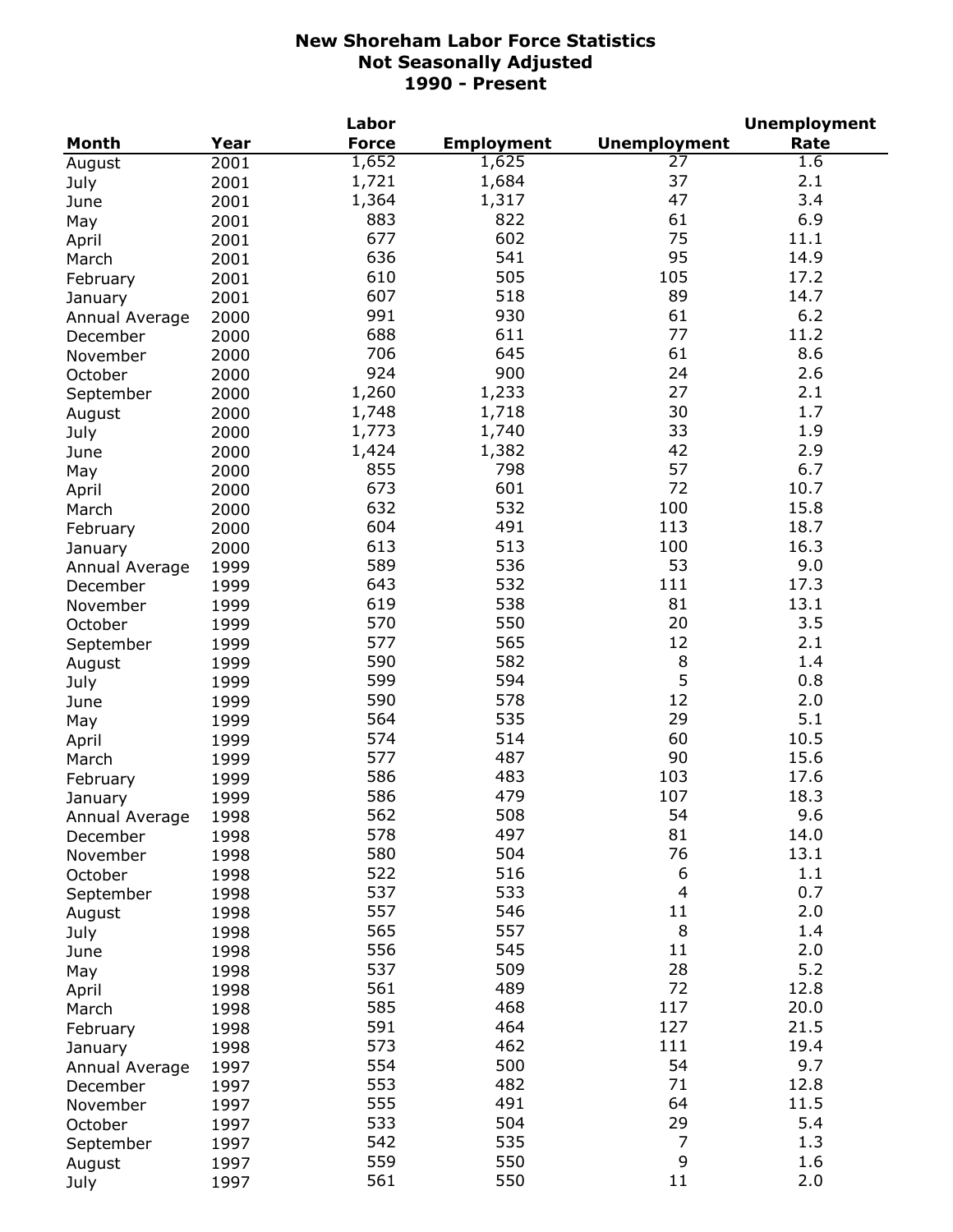|                |      | Labor        |                   |                     | <b>Unemployment</b> |
|----------------|------|--------------|-------------------|---------------------|---------------------|
| <b>Month</b>   | Year | <b>Force</b> | <b>Employment</b> | <b>Unemployment</b> | Rate                |
| June           | 1997 | 555          | 544               | 11                  | 2.0                 |
| May            | 1997 | 558          | 509               | 49                  | 8.8                 |
| April          | 1997 | 560          | 487               | 73                  | 13.0                |
| March          | 1997 | 560          | 459               | 101                 | 18.0                |
| February       | 1997 | 560          | 449               | 111                 | 19.8                |
| January        | 1997 | 559          | 444               | 115                 | 20.6                |
| Annual Average | 1996 | 520          | 471               | 49                  | 9.4                 |
| December       | 1996 | 529          | 459               | 70                  | 13.2                |
| November       | 1996 | 519          | 466               | 53                  | 10.2                |
|                |      | 492          | 483               | 9                   | 1.8                 |
| October        | 1996 | 501          | 498               | 3                   | 0.6                 |
| September      | 1996 | 521          | 516               | 5                   | 1.0                 |
| August         | 1996 |              |                   | 12                  |                     |
| July           | 1996 | 540          | 528               |                     | 2.2                 |
| June           | 1996 | 521          | 511               | 10                  | 1.9                 |
| May            | 1996 | 507          | 474               | 33                  | 6.5                 |
| April          | 1996 | 524          | 447               | 77                  | 14.7                |
| March          | 1996 | 524          | 428               | 96                  | 18.3                |
| February       | 1996 | 538          | 420               | 118                 | 21.9                |
| January        | 1996 | 523          | 419               | 104                 | 19.9                |
| Annual Average | 1995 | 519          | 446               | 73                  | 14.1                |
| December       | 1995 | 534          | 435               | 99                  | 18.5                |
| November       | 1995 | 533          | 442               | 91                  | 17.1                |
| October        | 1995 | 477          | 455               | 22                  | 4.6                 |
| September      | 1995 | 488          | 470               | 18                  | 3.7                 |
| August         | 1995 | 481          | 480               | $\mathbf{1}$        | 0.2                 |
| July           | 1995 | 505          | 493               | 12                  | 2.4                 |
| June           | 1995 | 497          | 472               | 25                  | 5.0                 |
| May            | 1995 | 503          | 445               | 58                  | 11.5                |
| April          | 1995 | 531          | 425               | 106                 | 20.0                |
| March          | 1995 | 553          | 412               | 141                 | 25.5                |
| February       | 1995 | 561          | 409               | 152                 | 27.1                |
| January        | 1995 | 556          | 409               | 147                 | 26.4                |
| Annual Average | 1994 | 525          | 429               | 96                  | 18.3                |
| December       | 1994 | 527          | 404               | 123                 | 23.3                |
| November       | 1994 | 542          | 414               | 128                 | 23.6                |
| October        | 1994 | 478          | 425               | 53                  | 11.1                |
|                | 1994 | 485          | 447               | 38                  | 7.8                 |
| September      | 1994 | 502          | 463               | 39                  | 7.8                 |
| August         |      | 509          | 472               | 37                  | 7.3                 |
| July           | 1994 | 497          | 465               | 32                  | 6.4                 |
| June           | 1994 | 506          | 437               | 69                  | 13.6                |
| May            | 1994 |              | 412               |                     |                     |
| April          | 1994 | 530          |                   | 118                 | 22.3                |
| March          | 1994 | 555          | 403               | 152                 | 27.4                |
| February       | 1994 | 570          | 404               | 166                 | 29.1                |
| January        | 1994 | 601          | 401               | 200                 | 33.3                |
| Annual Average | 1993 | 492          | 425               | 67                  | 13.6                |
| December       | 1993 | 532          | 410               | 122                 | 22.9                |
| November       | 1993 | 533          | 420               | 113                 | 21.2                |
| October        | 1993 | 454          | 429               | 25                  | 5.5                 |
| September      | 1993 | 453          | 441               | 12                  | 2.6                 |
| August         | 1993 | 470          | 457               | 13                  | 2.8                 |
| July           | 1993 | 473          | 465               | 8                   | 1.7                 |
| June           | 1993 | 458          | 453               | 5                   | 1.1                 |
| May            | 1993 | 457          | 427               | 30                  | 6.6                 |